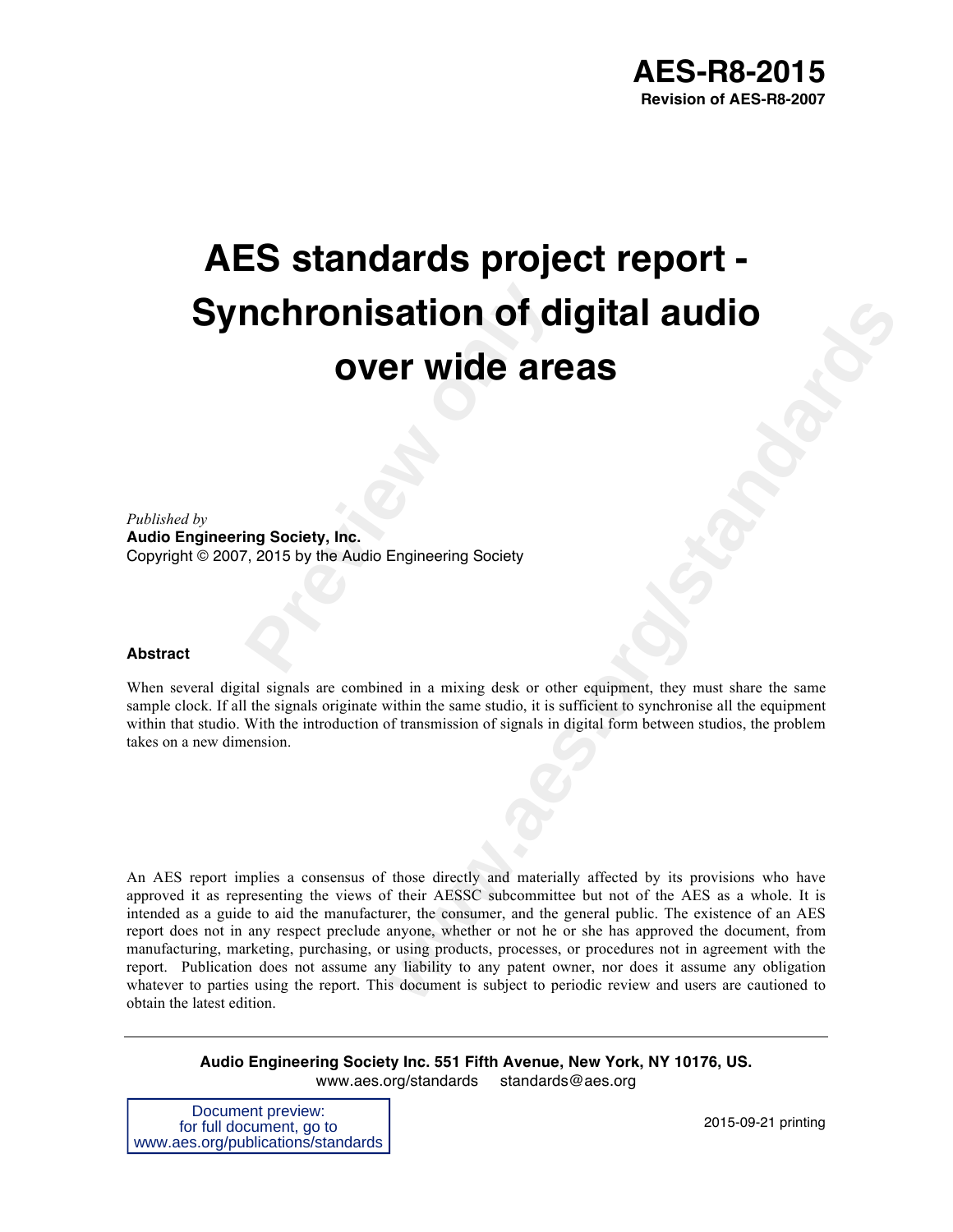#### **Contents**

| Document preview:<br>for full document, go to |  |
|-----------------------------------------------|--|
| 2015-09-21 printing                           |  |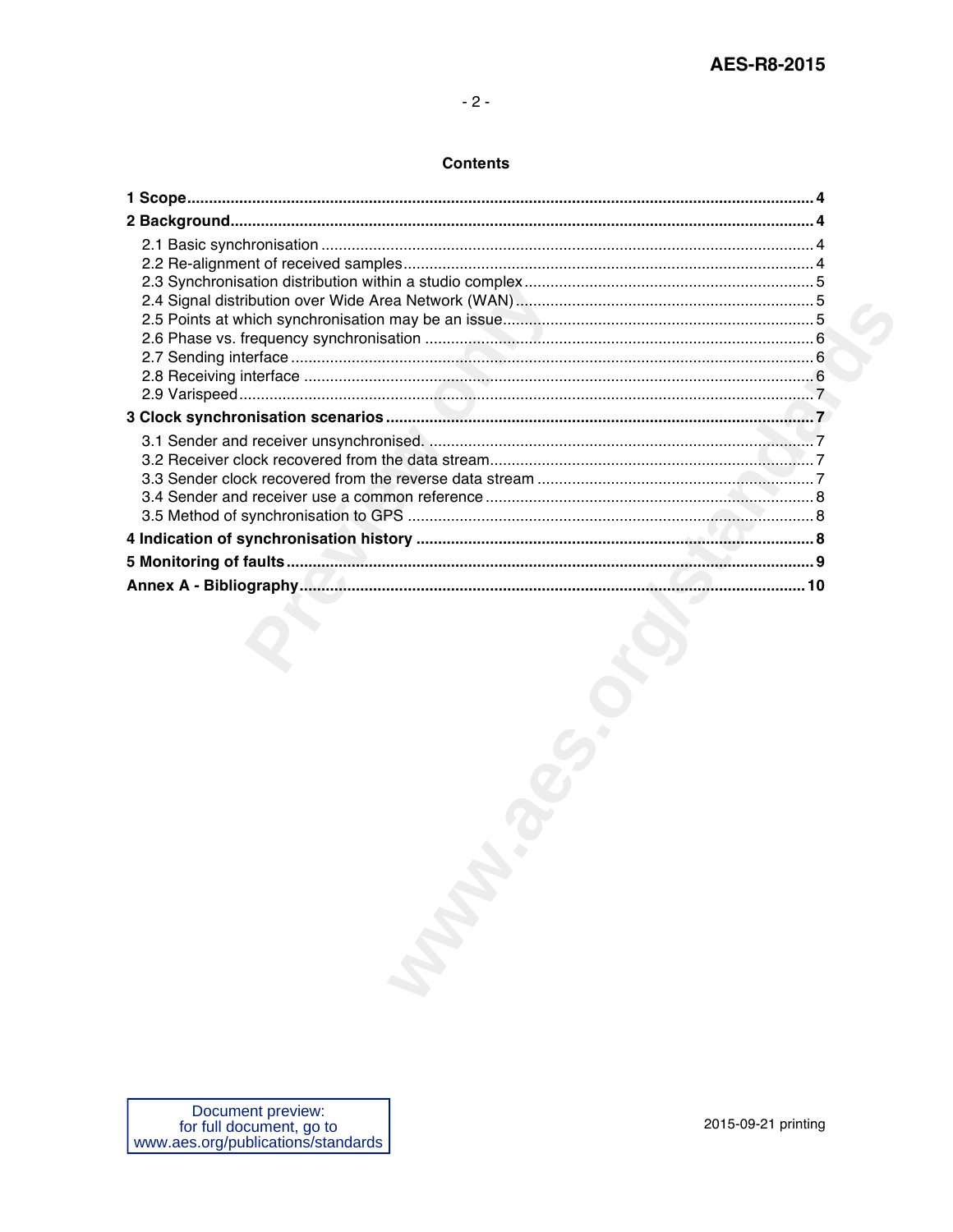### **AES-R8-2015**

#### - 3 -

#### **Foreword**

This foreword is not part of the *AES standards project report - Synchronisation of digital audio over wide areas,* AES-R8.

This content of this document was developed within Task Group SC-02-05-D, whose members included: R. Caine, C. Chambers, R. Foss, C. Gaunt, J. Grant, S. Harris, H. Jahne, P. Johansson, M. Karagisian, B. Klinkradt, C. Meyer, S. Scott, J. Strawn, T. Thaler, C. Travis, R. van der Hilst. Final development was handled by working group SC-02-02.

John Grant Chair, working group SC-02-02 2007-11-22

#### **Foreword to 2015 revision**

**Processive Algebra CONDEX**<br>**Processes Processes Processes Processes Processes Processes Precommendations better, and relate them to the various technologies the recommendations better, and relate them to the v Concert System**<br> **Concert System**<br> **We are the background material has been extended to explain more of<br>
te to various technologies that are in use. Re-arrangements have been<br>
radiate them to the various connection scenar** In order to make the document more accessible, the background material has been extended to explain more of the details. More reference has been made to various technologies that are in use. Re-arrangements have been made to group the recommendations better, and relate them to the various connection scenarios. More guidance to current use has been provided. Additionally, references to telecommunication standards have been provided, as additional reading material for the interested, as they discuss similar long-distance connections. Finally, a new clause has been added to discuss the synchronization side of monitoring, providing some guidance on monitoring that may be needed for good operation.

The content of this document was developed by M. Danielson, J. Grant, and K Gross. Final development was handled by working group SC-02-02.

John Grant Chair, working group SC-02-02 2015-08

#### **Note on normative language**

In AES standards documents, sentences containing the word "shall" are requirements for compliance with the document. Sentences containing the verb "should" are strong suggestions (recommendations). Sentences giving permission use the verb "may". Sentences expressing a possibility use the verb "can".